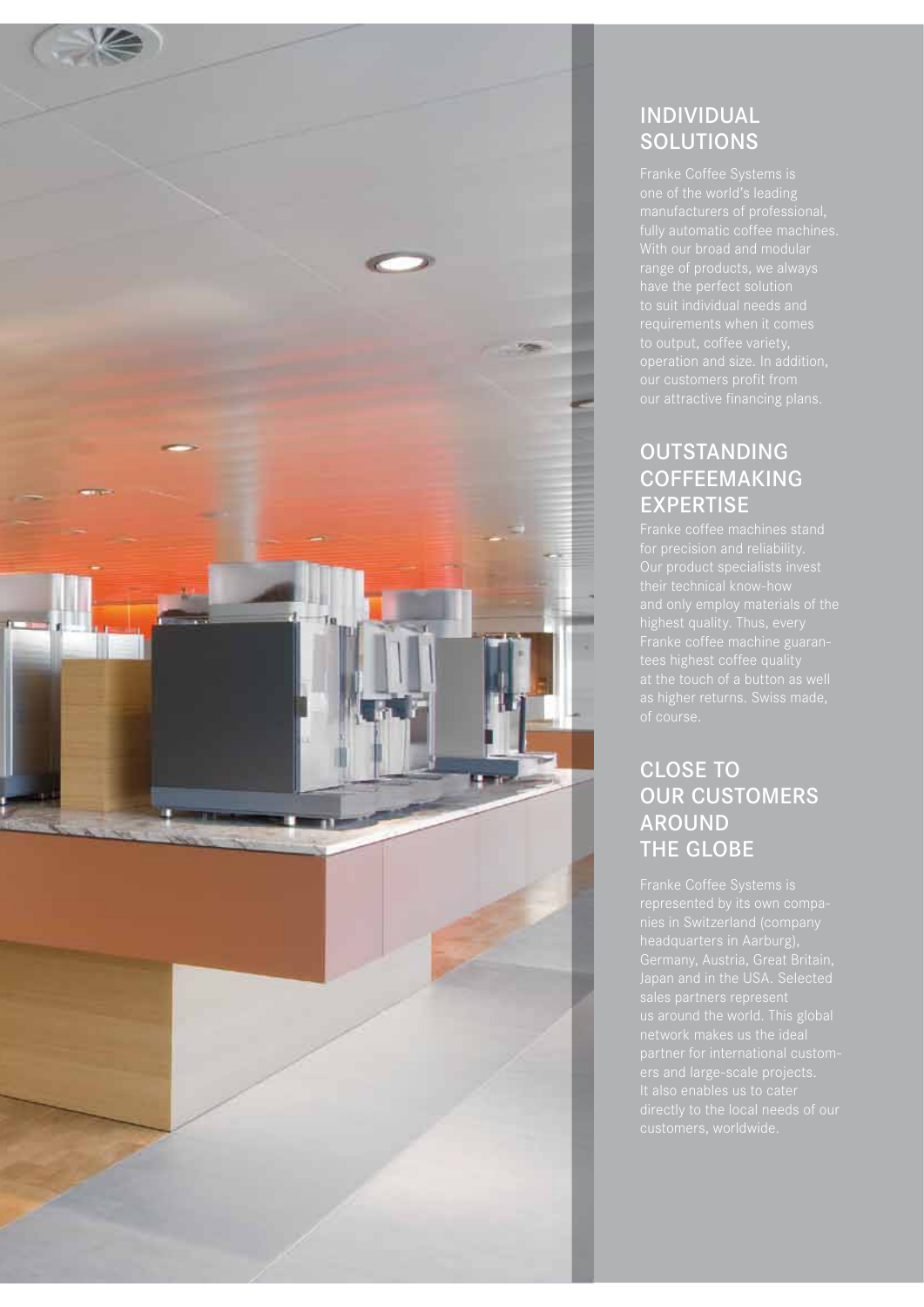Franke Kaffeemaschinen AG Franke-Strasse 9 4663 Aarburg Switzerland Phone +41 62 787 36 07 Fax +41 62 787 30 10 www.franke.com

Franke bremer GmbH Franke Strasse 1 97947 Grünsfeld Germany Phone +49 9346 9278 0 Fax +49 9346 9278 100 www.franke.de

Franke Coffee Systems Österreich Wallackgasse 7 1230 Vienna Austria Phone +43 1 907 66 60 -0 Fax  $+43$  1 907 66 60 -3 www.franke.com

Service Office: Franke Coffee Systems Netherlands Lage Dijk 13 5705 BX Helmond Phone +31 402 990 260 Fax +31 402 990 266 www.franke.com

Franke Coffee Systems UK Ltd 18 Handley Page Way, Old Parkbury Lane, St Albans, Hertfordshire AL2 2DQ England Phone +44 1923 635700 Fax +44 1923 635701 www.franke.com

Franke Coffee Systems Japan Ltd. Shinkawa Bldg. 6F D104-0033 Chuo-ku, Tokyo, Japan Phone +81 3 3523 7660 Fax +81 3 3523 3360 www.franke.com

Franke Coffee Systems Americas 800 Aviation Parkway Smyrna, TN 37167 USA Phone +1 615 462 4265 Fax +1 615 462 4400 www.franke.com



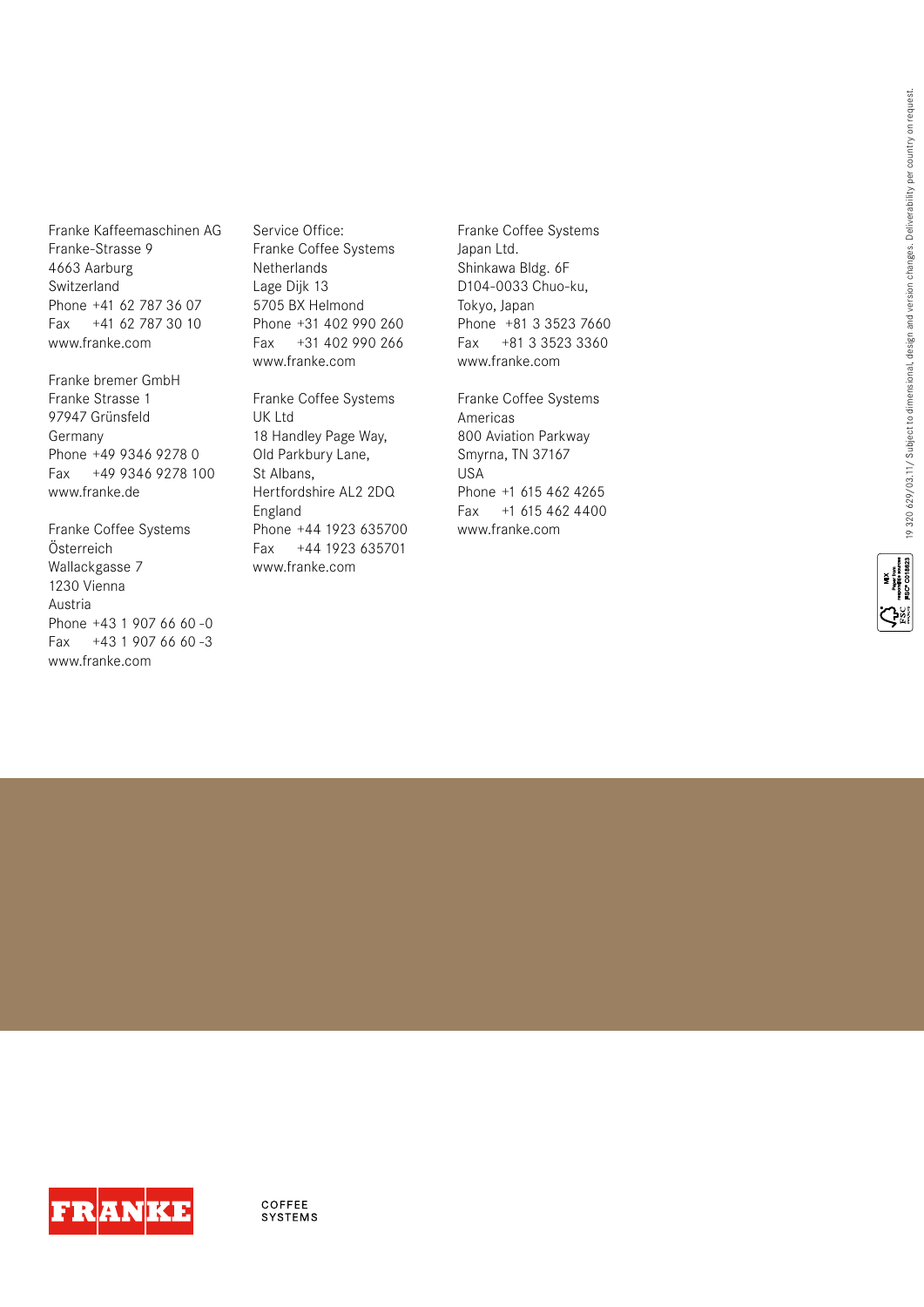# Top performance in every class

# **Franke Coffee Systems**

Product overview



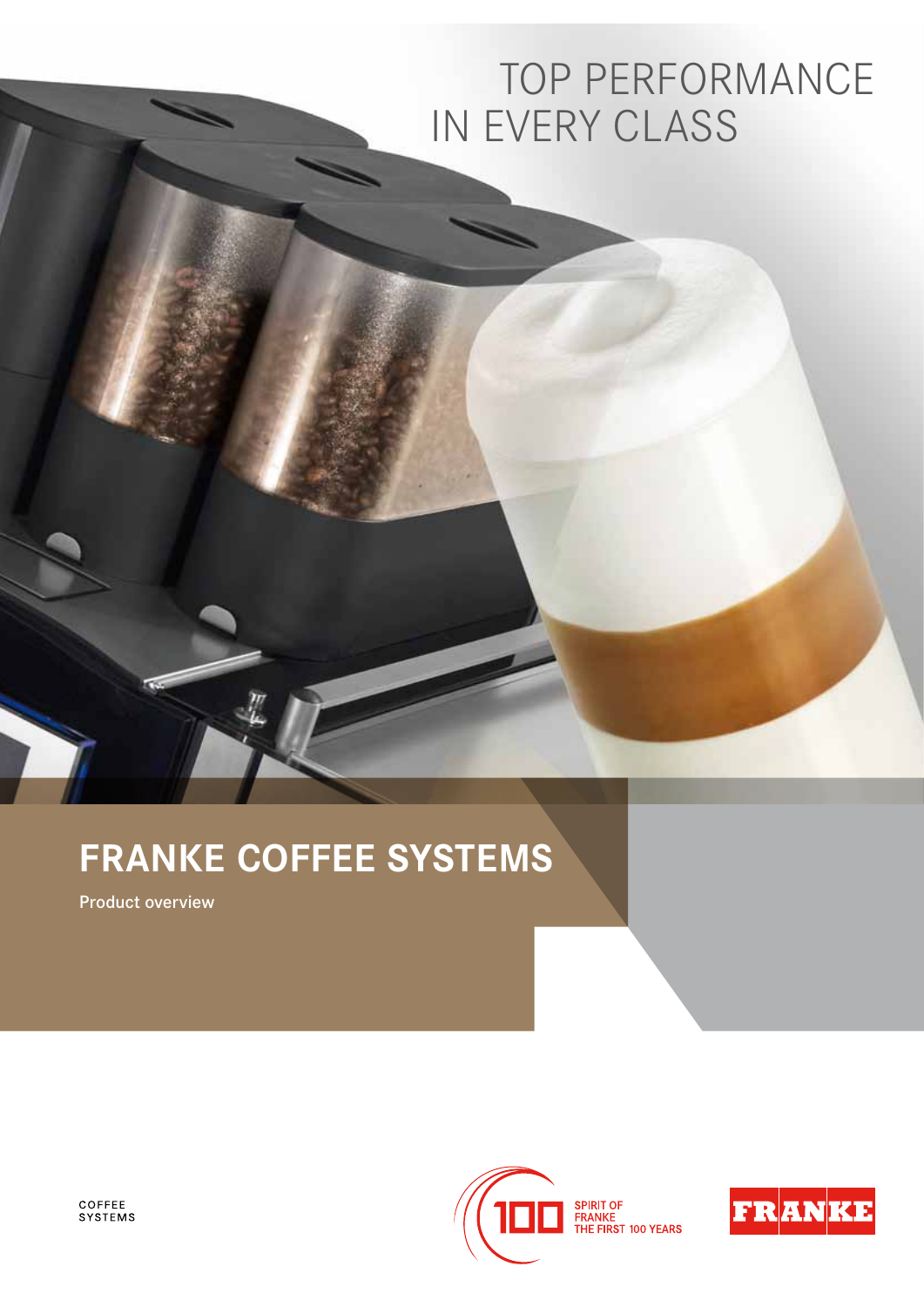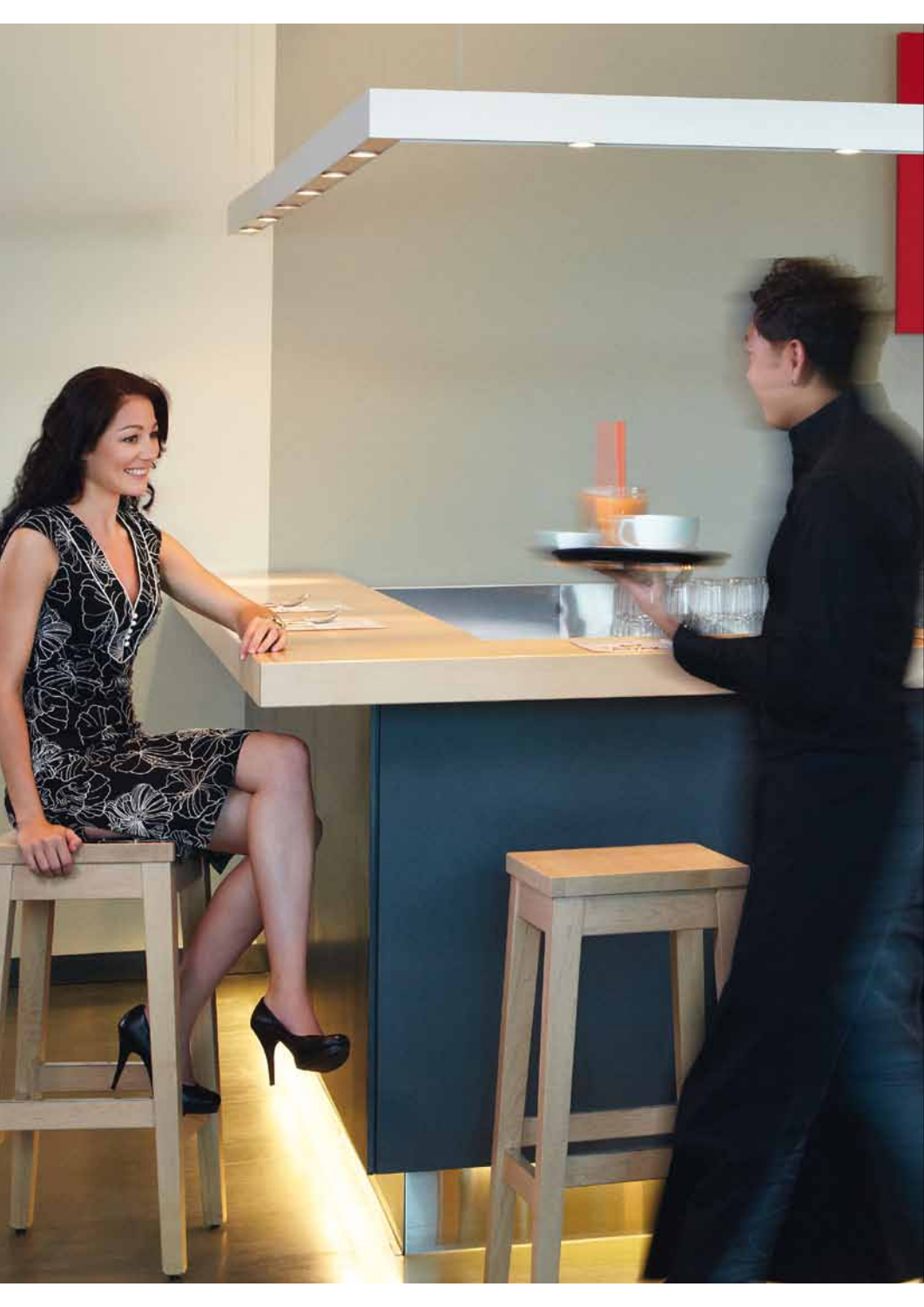

Franke Coffee Systems produces powerful, innovative coffee machines in Swiss quality. We support our customers with tailored system solutions and service concepts that excel coffee making – entirely in accordance with our philosophy of not producing something average for everyone, but creating something above average for special customer segments.

Our first-class products feature a timeless design – straightforward, functional, precise and emphasizing on indulgence. Franke coffee machines stand for a special coffee experience, close customer relationships, innovative power and per-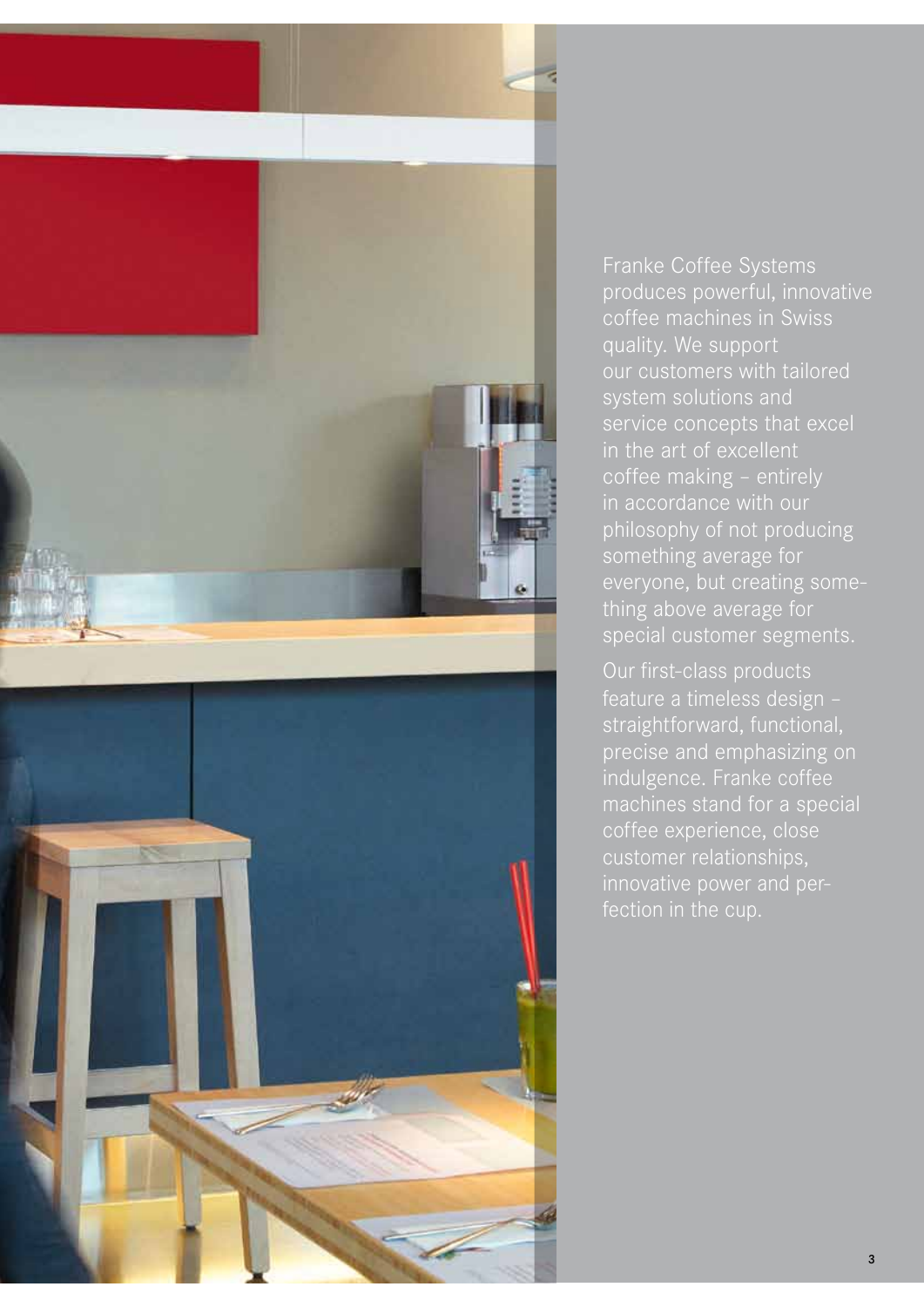# **FLAIR**

### The charming professional for small-scale catering

The Flair is a firm favorite in bakeries, coffee shops, takeaways and offices. So if you are looking to offer a full range of classical coffee specialities for a daily output of up to 100 cups, then the Franke Flair is the one for you.



#### **Hourly capacity**

| Ristretto       | 120 |
|-----------------|-----|
| Espresso        | 120 |
| Coffee          | 120 |
| Milk coffee     | 120 |
| Cappuccino      | 120 |
| Latte Macchiato |     |
| Hot water       | 15  |
| Hot milk        |     |

(Number of cups per hour – dependent on drink size and setting)

### **Pura**

The new simplicity in coffeemaking

This all-in-one solution is the best choice for professionals – ideal for restaurants, catering, takeaways and bakeries, as well as offices - with a maximum daily requirement of 150 cups. The Franke Pura is available in two different versions: the Pura fresco with fresh milk and the Pura pronto with milk powder. Franke offers the right solution for any requirement.



#### **Hourly capacity Pura fresco & Pura pronto**

| Ristretto           | 120  |
|---------------------|------|
| Espresso            | 120  |
| Coffee              | 120  |
| Milk coffee         | 120  |
| Cappuccino          | 120  |
| Latte Macchiato     | 80   |
| Hot water           | 20 I |
| Hot milk            | 80   |
| Cold milk           | 120  |
| Chococcino          | 80   |
| Chocolate (instant) | 80   |
|                     |      |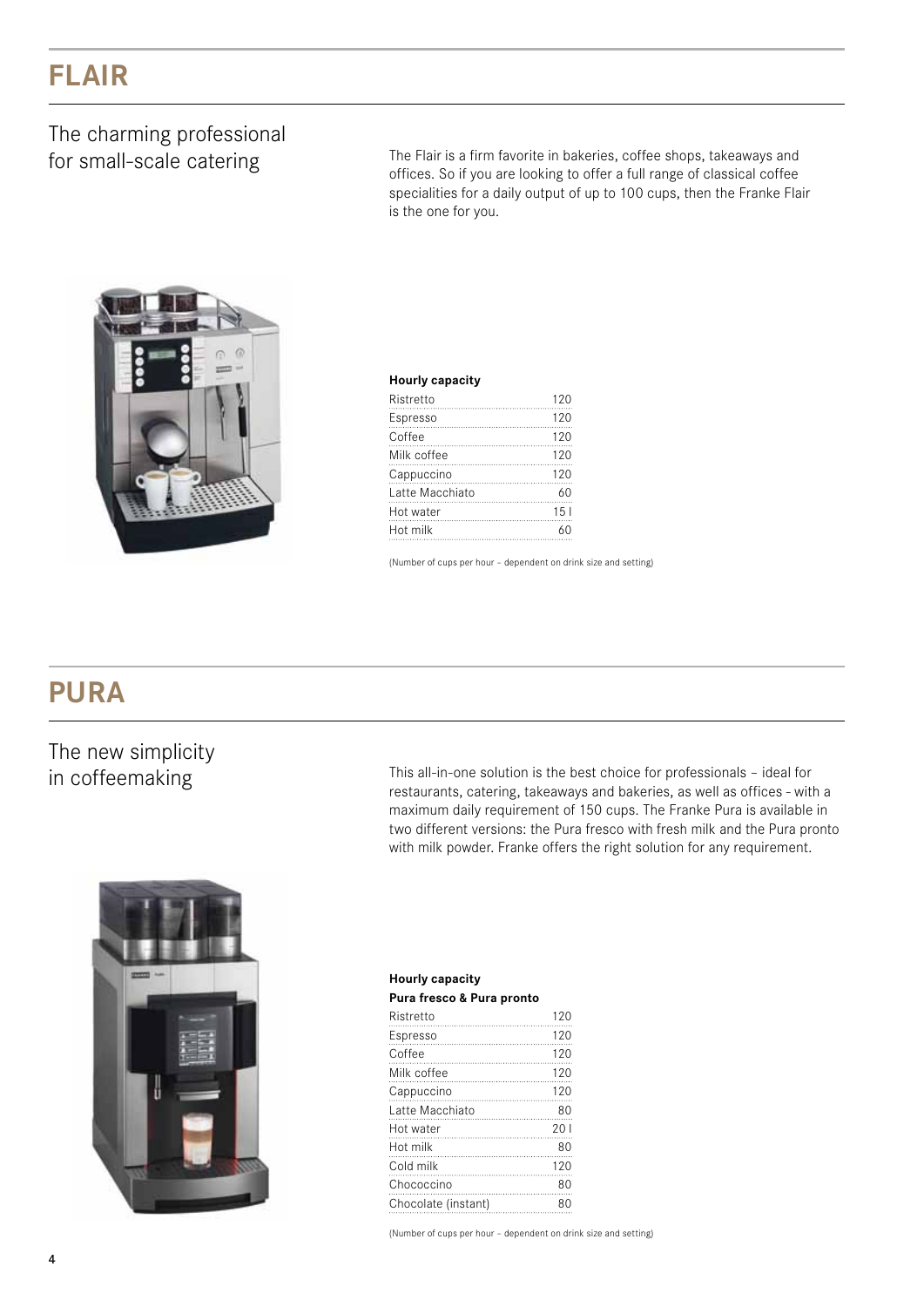# **Evolution**

### Sophisticated coffee expertise

Only 32 cm wide and yet so powerful: The Evolution has a daily output of up to 250 cups and dispenses up to 20 different coffee/milk specialities at the touch of a button. Whether as Basic or Top model, the Franke Evolution offers best coffee enjoyment.



| <b>Hourly capacity</b> |  |
|------------------------|--|
| <b>Evolution Basic</b> |  |

Ristretto 180 Espresso 180 Coffee 120 Milk coffee 120 Cappuccino 120 Latte Macchiato 120 Hot water 20 l Hot milk 120 Cold milk 150

#### **Hourly capacity**

| <b>Evolution Top</b> |     |
|----------------------|-----|
| Ristretto            | 24  |
| Espresso             | 240 |
| Coffee               | 180 |
| Milk coffee          |     |
| Cappuccino           | 150 |
| Latte Macchiato      | 120 |
| Hot water            | 251 |
| Hot milk             |     |
| Cold milk            |     |

(Number of cups per hour – dependent on drink size and setting)

# **Evolution Plus**

Even more choice at the touch of a button





#### **Hourly capacity**

| Ristretto           | 240  |
|---------------------|------|
| Espresso            | 240  |
| Coffee              | 180  |
| Milk coffee         | 150  |
| Cappuccino          | 150  |
| Latte Macchiato     | 120  |
| Hot water           | 25 I |
| Hot milk            | 120  |
| Cold milk           | 150  |
| Chococcino          | 120  |
| Chocolate (instant) | 50   |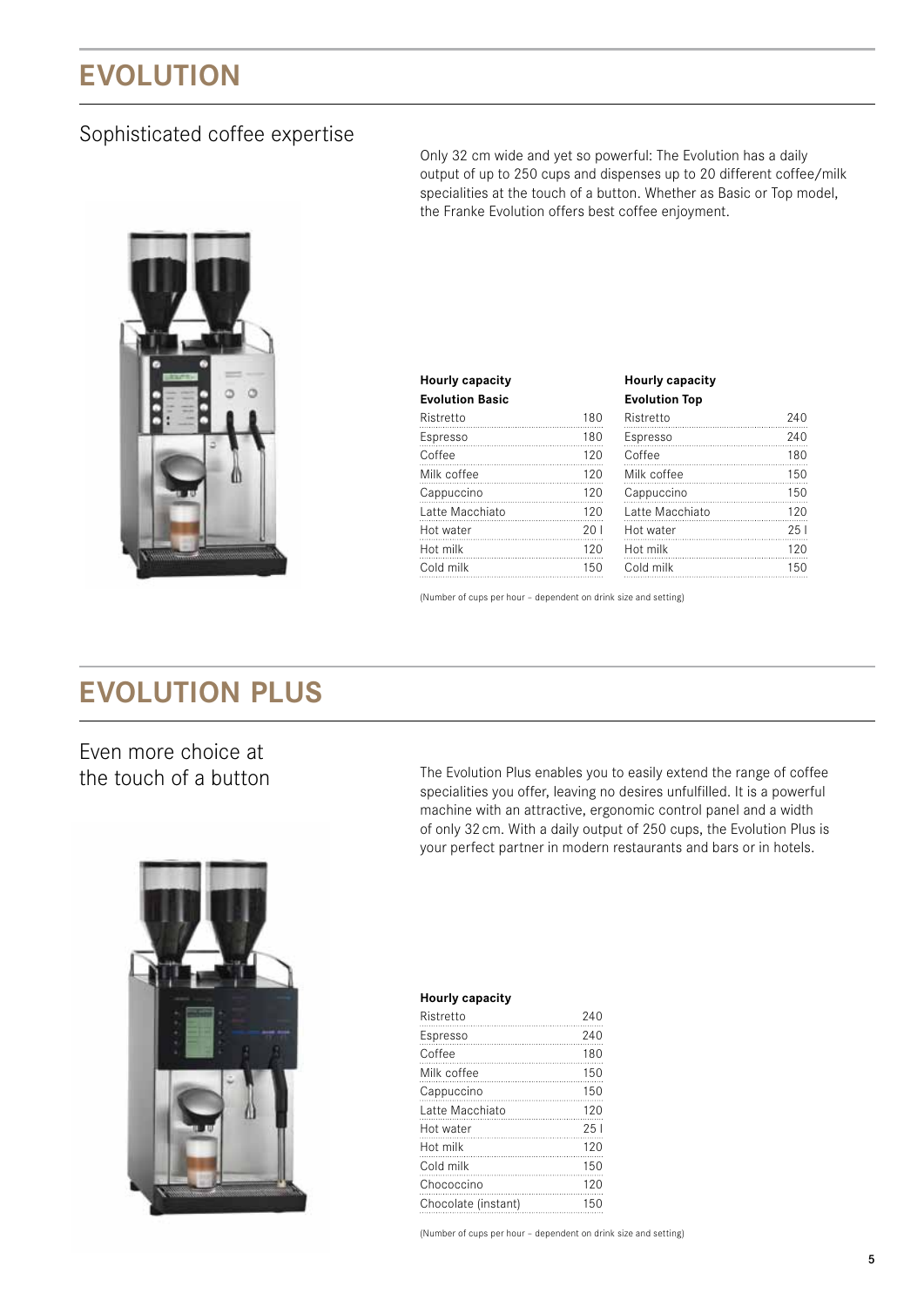# **evolution plus foam master**

### Discover milk all over again

The Evolution Plus with its new Foam Master milk system sets new standards in milk processing. For each individual beverage, the Foam Master offers perfectly matched milk foam with different foam consistencies. At the touch of a button, milk foam is produced fully automatically to create an enjoyable coffee beverage. Pamper your customers with an unforgettable milk foam experience.



#### **Hourly capacity**

| Ristretto           | 240  |
|---------------------|------|
| Espresso            | 240  |
| Coffee              | 180  |
| Milk coffee         | 150  |
| Cappuccino          | 150  |
| Latte Macchiato     | 120  |
| Hot water           | 25 I |
| Hot milk            | 150  |
| Cold milk           | 180  |
| Chococcino          | 120  |
| Chocolate (instant) | 150  |
|                     |      |

(Number of cups per hour – dependent on drink size and setting)

# **Spectra S**

### Maximum choice for your catering

As the very core of Spectra's modular range, the Spectra S offers the whole range of milk and coffee variations. It handles up to three different types of coffee as well as fresh milk, powdered milk and chocolate powder. With the Spectra S every hotel, restaurant and mass catering facility shines with sheer coffee excellence.



#### **Hourly capacity**

| Ristretto           | 250  |
|---------------------|------|
| Espresso            | 250  |
| Coffee              | 200  |
| Milk coffee         | 180  |
| Cappuccino          | 180  |
| Latte Macchiato     | 120  |
| Hot water           | 30 I |
| Hot milk            | 120  |
| Cold milk           | 150  |
| Chococcino          | 120  |
| Chocolate (instant) | 150  |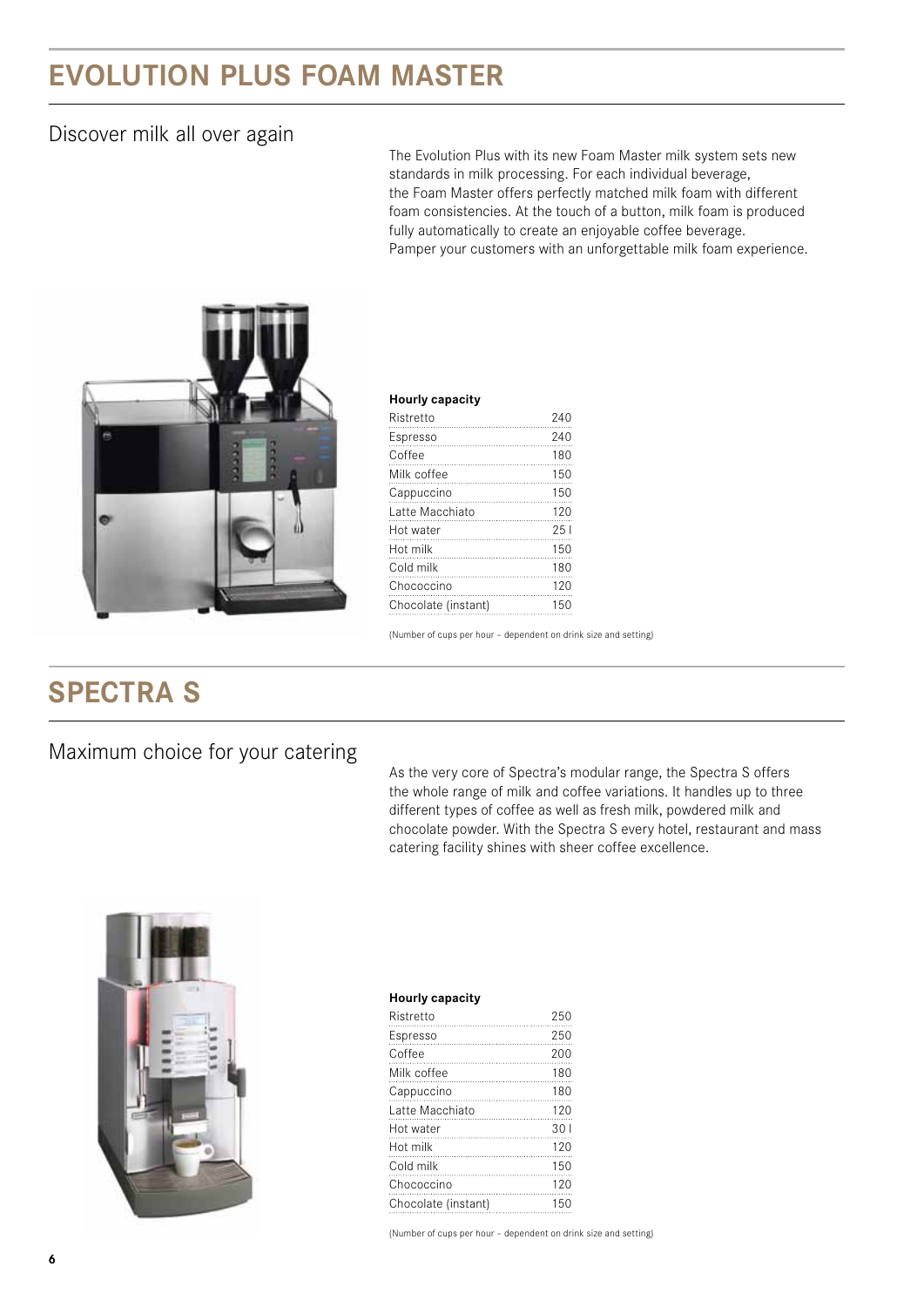# **Spectra foam master**

### The fastest way to perfect milk foam – cold and hot

The Spectra Foam Master is a revolution in milk preparation. With cold and hot milk foam, coffee and chocolate specialities and syrup, a countless number of trendy coffee creations can be simply prepared at the touch of a button. Cold-hot mixed beverages, refined with flavor, become sweet temptations. Yet despite this enormous diversity, the Spectra Foam Master has stayed true its core – it still brews a perfect cup of Espresso!



#### **Hourly capacity**

| Ristretto               | 250 |
|-------------------------|-----|
| Espresso                | 250 |
| Coffee                  | 200 |
| Milk coffee             | 180 |
| Cappuccino              | 180 |
| Latte Macchiato         | 120 |
| Hot water               | 301 |
| Hot milk                | 150 |
| Cold milk               | 200 |
| Cold milk foam          | 200 |
| Chococcino              | 120 |
| Chocolate (instant)<br> | 150 |

(Number of cups per hour – dependent on drink size and setting)

# **Spectra X**

### The number one for brewed coffee



At 30cm width, the Spectra X is among the most compact high-output coffee brewers on the market. It combines the proven method of making coffee with new high-output brewer technologies such as dry instead of wet coffee-grounds discharge and, as an option, the processing of whole beans instead of ground coffee. The Franke SpectraX is ideal for the breakfast buffet or as a self-service station in company catering facilities or rest stops.

| <b>Hourly capacity</b> |      |
|------------------------|------|
| Brewed coffee          | 300. |
| Hot water              | 150  |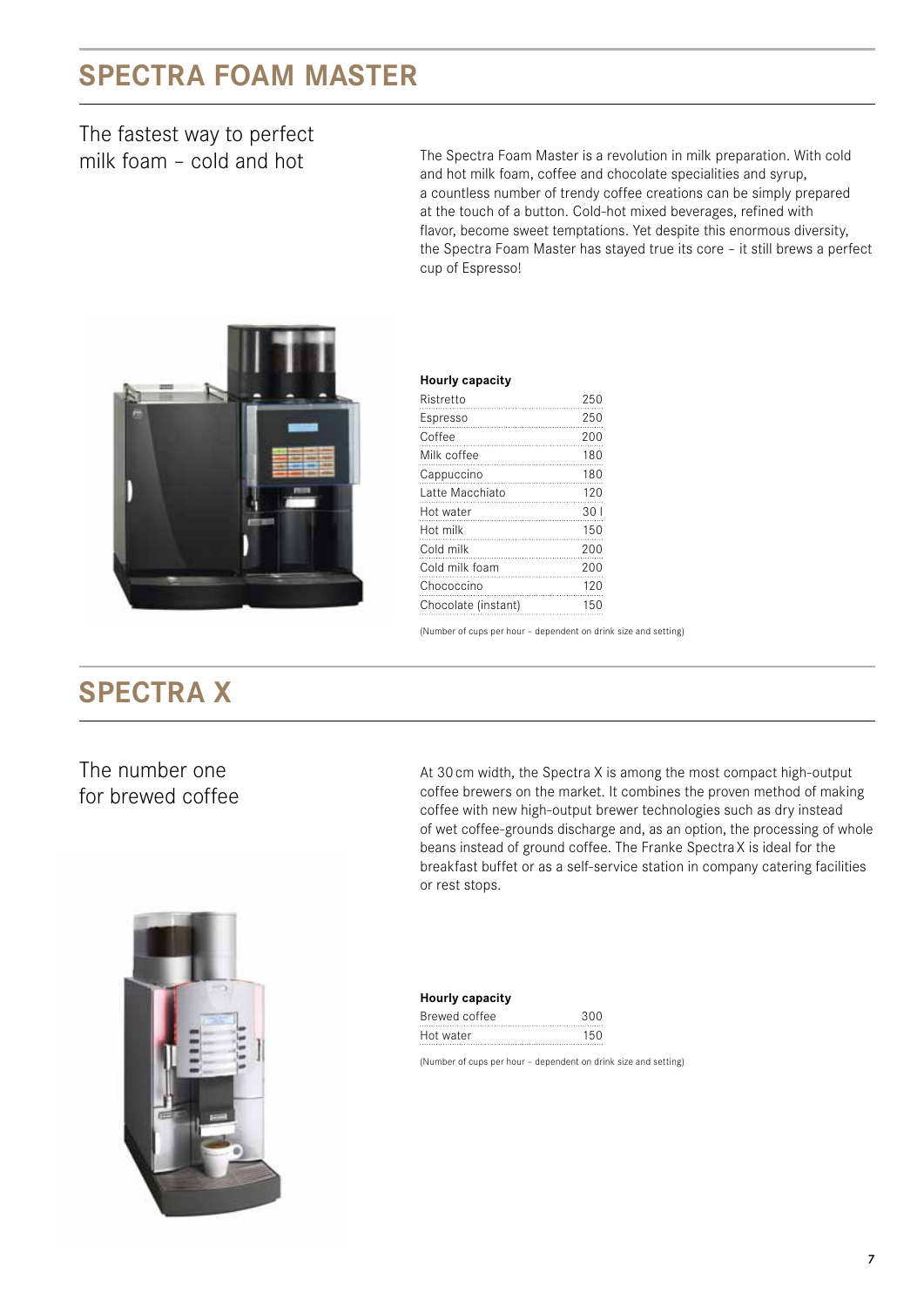# **Spectra I**

### The instant unit for creative, trendsetting catering

The Spectra I is a classic chocolate dispenser and practical vending station in one. It prepares three different powder products such as powdered milk, chocolate powder and instant coffee. The Franke Spectra I ideally complements the Spectra S or Spectra X.



| Hourly capacity  |      |
|------------------|------|
| Hot water        | 30 I |
| Instant products | 150  |

(Number of cups per hour – dependent on drink size and setting)

## **Sinfonia**

Peak performance in high output catering

With daily outputs of 300 to over 500 cups, the Sinfonia is a genuine guarantee of success. Even at peak times the Sinfonia operates quickly and with a consistently high standard of quality. At the touch of a button, it handles the entire array of specialities, from Latte Macchiato to jugs of hot coffee. Ideal whenever large numbers of guests look forward to top-quality coffee, quickly.



#### **Hourly capacity**

| Ristretto       | 30  |
|-----------------|-----|
| Espresso        | 300 |
| Coffee          | 240 |
| Milk coffee     | 220 |
| Cappuccino      | 220 |
| Latte Macchiato | 120 |
| Hot water       | 551 |
| Hot milk        | 120 |
| Cold milk       | 15  |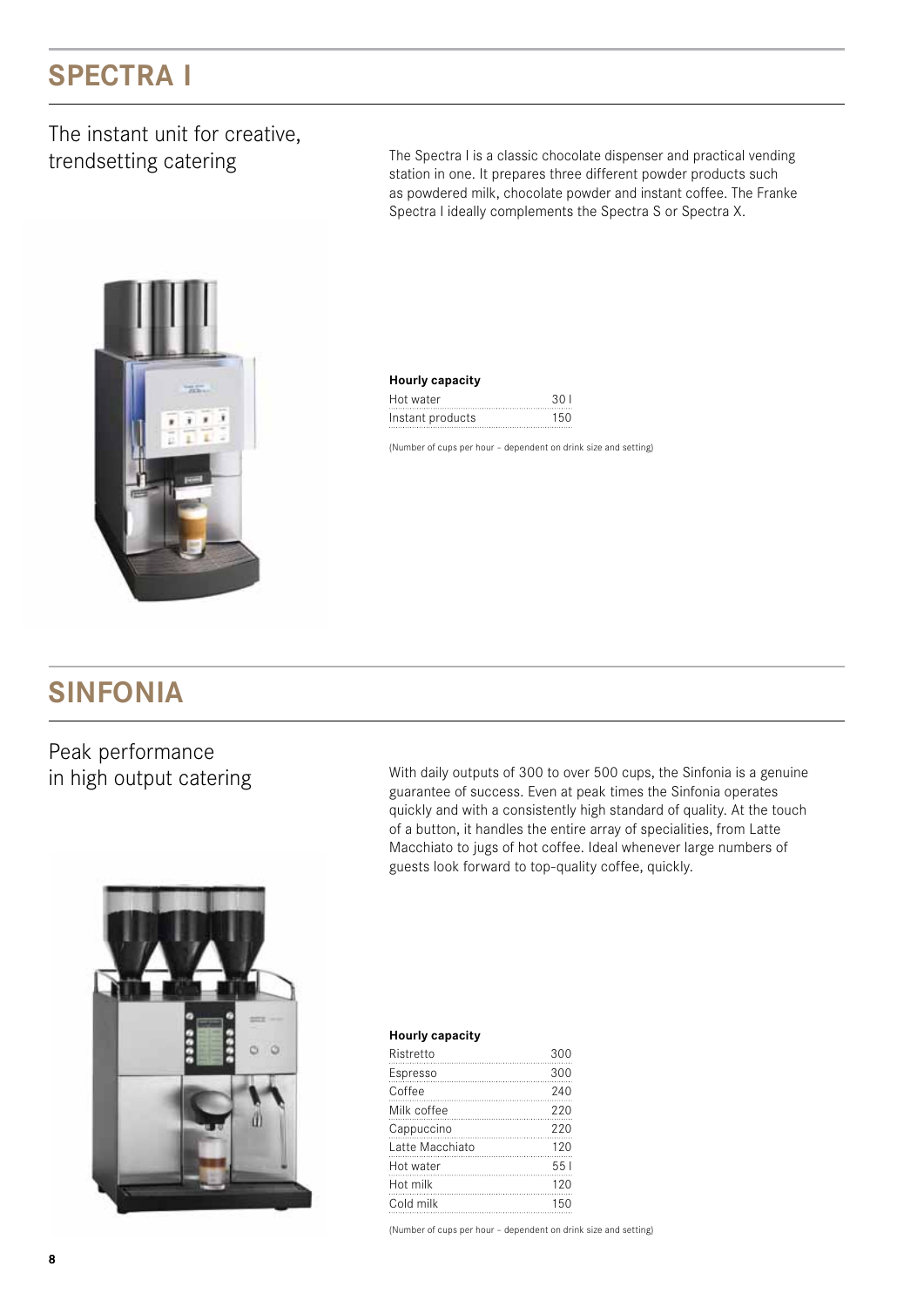# **Our 5 Strategic AREAS OF PRODUCT DEVELOPMENT**

Our focus in product development is innovative system solutions. We concentrate on coffee machines that unify functionality, simple handling and efficiency. The Franke Coffee Systems feature icons visually highlight our commitment to applying our expertise in the interest of our customers**'** success.

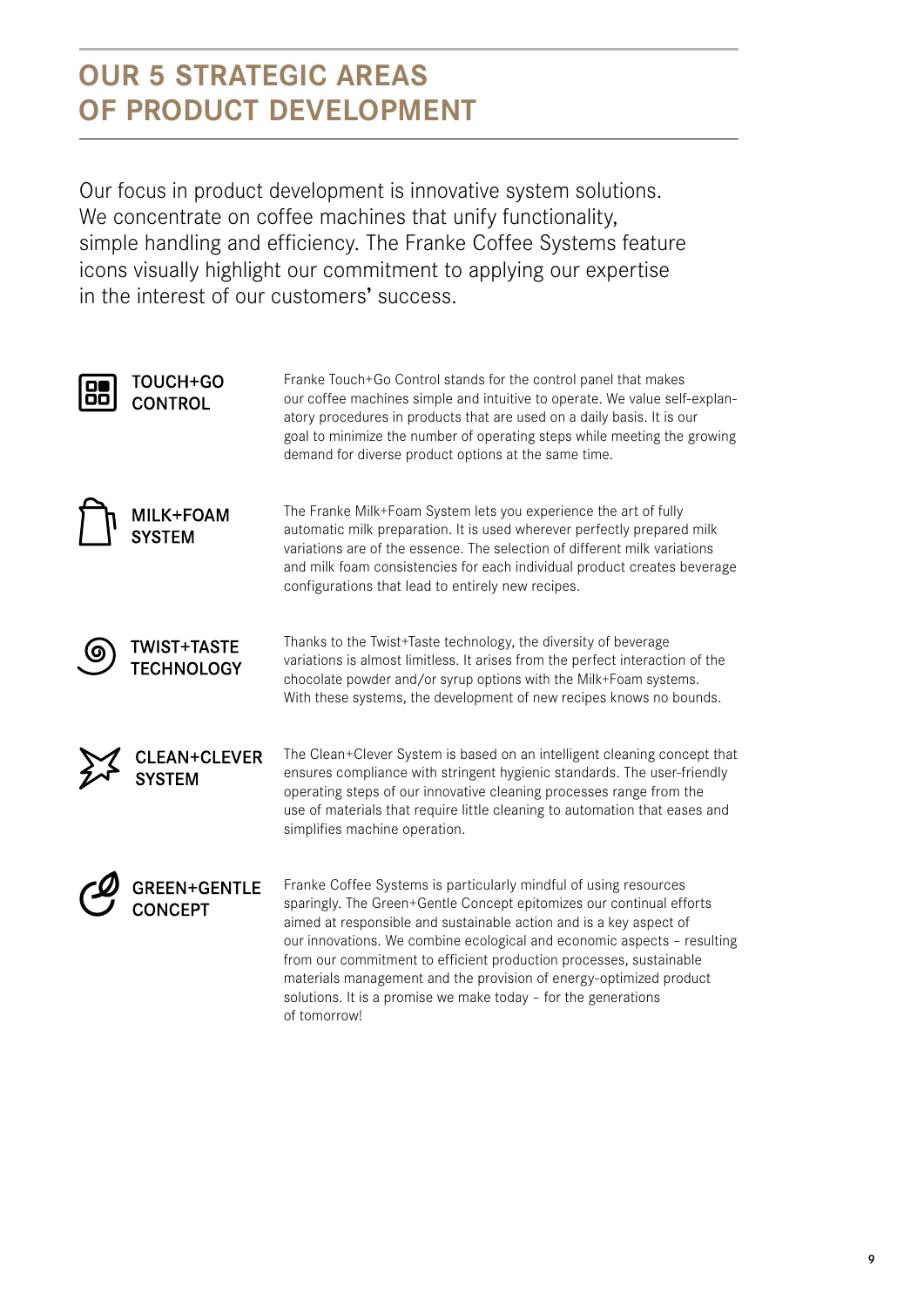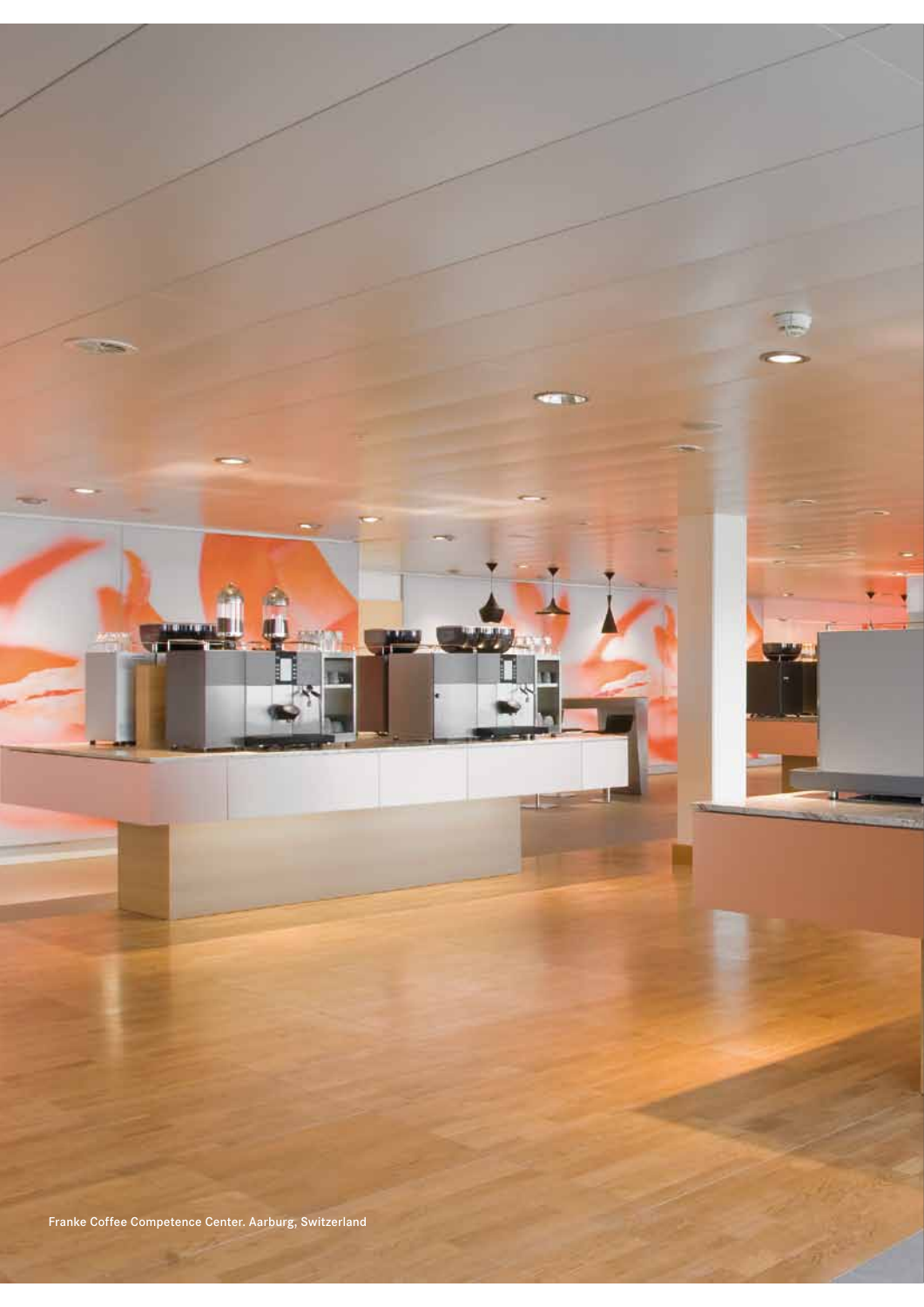





 $\mathbb{F}_4$ 





Flavour Station + + + +



| 2nd grinder                                                   | $\checkmark$ | $\checkmark$ | $\checkmark$ | $+$          |       |
|---------------------------------------------------------------|--------------|--------------|--------------|--------------|-------|
| 3rd grinder                                                   |              |              |              |              |       |
| Powder dosing unit                                            |              |              |              |              |       |
| Double powder dosing unit                                     |              | $\checkmark$ | $\checkmark$ |              |       |
| Hot water dispenser                                           | $\checkmark$ | $\checkmark$ | $\checkmark$ | $\checkmark$ |       |
| Steam dispenser                                               | $\checkmark$ |              |              | $+$          |       |
| Autosteam                                                     |              |              |              | $+$          |       |
| Autosteam Pro                                                 |              |              |              | $+$          |       |
| Grounds discharge                                             | $+$          | $+$          | $+$          | $+$          |       |
| Lockable container                                            | $+$          | $+$          | $+$          | $+$          |       |
| Cup recognition                                               |              |              |              | $+$          |       |
| Cup positioning guide                                         |              |              |              | $^{+}$       |       |
| Special outlet for jug                                        |              |              |              |              |       |
| Casing color as per RAL                                       |              |              |              | $+$          |       |
| <b>MILK STORAGE</b>                                           |              |              |              |              |       |
| Cooling box                                                   | $+$          |              |              |              |       |
| Refrigeration unit KE200 (5 liters)                           |              | $+$<br>$+$   |              | $+$          |       |
| Refrigeration unit KE225 (6 liters)                           |              |              |              |              |       |
| Refrigeration unit KE320 (10 liters)                          |              |              |              | $^{+}$       |       |
| Refrigeration unit KE300 (10 liters)                          |              |              |              | $+$          |       |
|                                                               |              |              |              |              |       |
| Base refrigeration unit UKE (5 liters)                        |              |              |              | $+$          |       |
| Chill & Cup combination<br>Refrigeration unit with cup warmer |              | $+$          |              | $^{+}$       |       |
| (5 liters)                                                    |              |              |              |              |       |
| Refrigeration unit, undercounter                              |              |              |              | $+$          |       |
| UT320 (10 liters)                                             |              |              |              |              |       |
| 2nd milk type                                                 |              |              |              |              |       |
| <b>ADD-ON UNITS</b>                                           |              |              |              |              |       |
| Chocolate dispenser                                           | $+$          |              |              | $+$          | $+$   |
| Cup warmer                                                    | $\pm$        | $+$          | $\pm$        | $+$          | $\pm$ |
|                                                               |              |              |              |              |       |

 $\checkmark$  Standard  $+$  Optional 1) Instead of 3rd grinder 2) Coffee grounds dosing unit